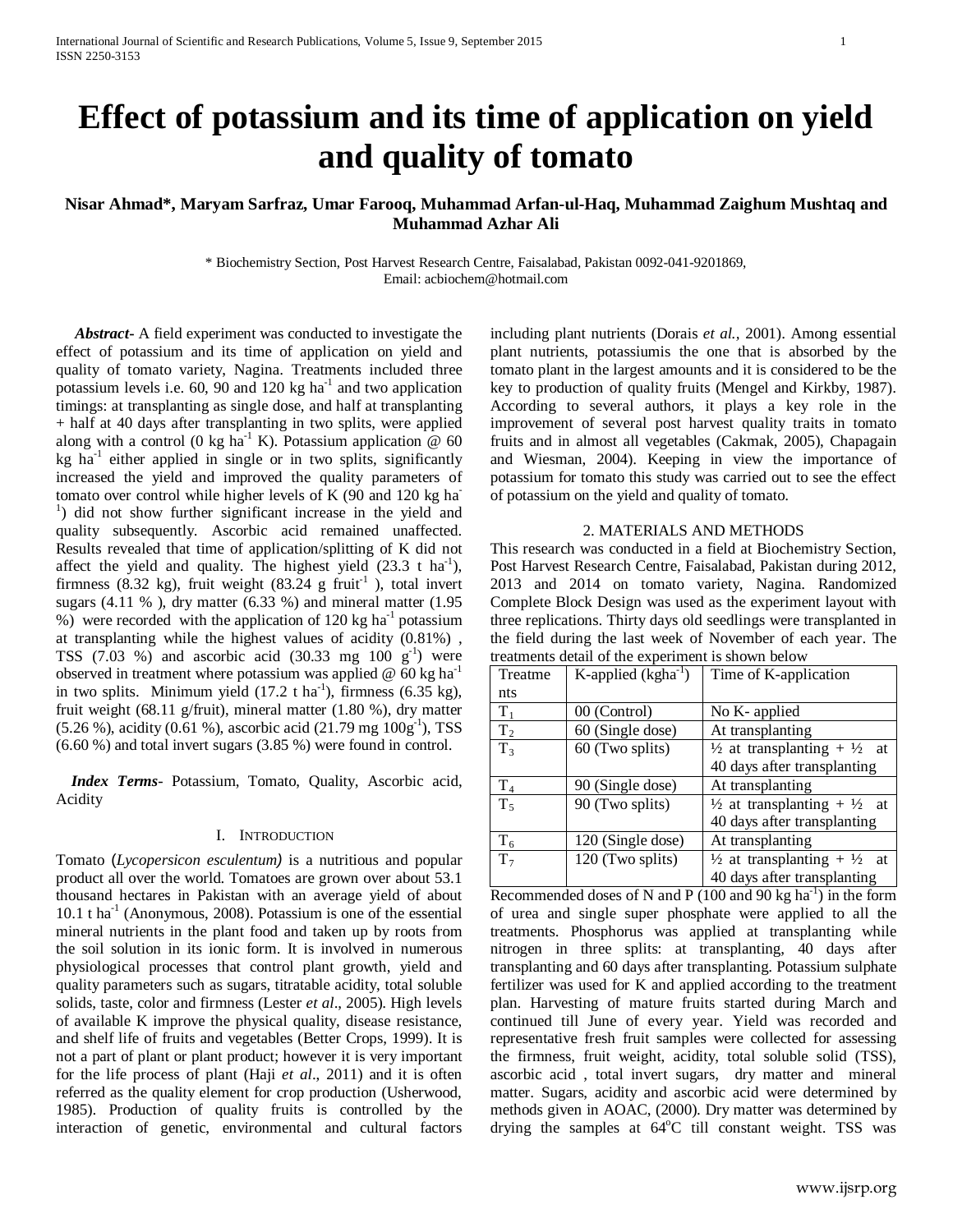measured with a digital refractometer. The data collected were subjected to analysis of variance to test the significance at  $P \leq$ 0.05 with Statistix 8.0 software and presented as means of 3 years and treatment means were compared using least significant difference (Steel *et al*., 1997).

#### 3. RESULTS AND DISCUSSIONS

*Yield*  Potassium application increased the yield significantly over control but increasing levels of potassium did not increase the yield subsequently (table 1). The highest yield  $(23.3 \text{ t} \text{ ha}^{-1})$  was found with the application of 120 kg ha<sup>-1</sup> potassium at transplanting in single dose. The lowest yield  $(17.2 \text{ t} \text{ ha}^{-1})$  was found in control. The yield produced with the application of K  $\omega$  60 kg ha<sup>-1</sup> was 20.0 t ha<sup>-1</sup> which was statistically at par with the yield 20.6 and 23.3 t ha<sup>-1</sup> recorded in the treatments receiving 90 and 120 kg ha<sup>-1</sup> potassium applied at transplanting. Results also revealed that time of application/splitting of K did not affect the yield significantly. Results were in agreement to the findings of Afzal *et.al*., (2015) who reported that foliar application of 0.6 % K improved the fruit yield of tomato, however, higher doses of K  $(0.7, 0.8, 0.9,$  and  $1.0 %$  did not improve fruit yield subsequently. Similar results quoted by Kazemi (2014). Results are in contrary to Akhter *et al*., (2010), Khan *et al*., (2005), Gupta and Senger (2000) who found increased tomato yield by increasing levels of potassium. Javaria *et al*., (2012) found an incremental increase in yield from 12.34 to 30.56 t  $ha^{-1}$  by increasing levels of K from 0 to 450 kg ha<sup>-1</sup> while Iqbal *et al.*, (2011) found maximum yield  $(19 \text{ t} \text{ ha}^{-1})$  with the application of 130 kg ha<sup>-1</sup> potassium as compared to control  $(0 \text{ kg } ha^{-1})$ . El-Nemr *et al*., (2012) reported that by increasing potassium levels in the nutrient solution, total yields were increased significantly. *Firmness*

Potassium application increased the firmness of fruit from 6.35 kg in control to 8.32 kg with the application of K  $\omega$  120 kg ha<sup>-1</sup> in single dose (table-1). The results revealed that firmness of fruits increased significantly with the application of potassium  $\omega$  60 and 90 kg ha<sup>-1</sup> at the time of transplanting as compared to control. After that, the effect of the application of increased levels of potassium leveled off and no significant difference was observed between the K- levels 90 and  $120 \text{ kg} \text{ ha}^{-1}$ . The effect of potassium application in two splits was also found nonsignificant. The best dose of K for the good firmness was found as 120 kg ha<sup>-1</sup> either applied at transplanting or in two splits. Asri and Sonmez (2010) found maximum firmness with increasing dose of potassium. The significant effects of enhanced potassium fertilization were observed on firmness, sweetness, crispness and flavor ( $P \le 0.001$ ) by Javaria *et al.*, (2012).

### *Fruit weight*

Average fruit weight was calculated by selecting ten fruits randomly and then weighing. Average fruit weight indicated that potassium application increased the fruit weight from 68.11 to

Table 1 Effect of potassium application on Yield, Firmness and Fruit weight of tomato

| Time of K-           | Yield | Firmne | Fruit  |
|----------------------|-------|--------|--------|
| applie   application |       | SS     | weight |

| d           |                                                                                     |                                                     |                   |                         |
|-------------|-------------------------------------------------------------------------------------|-----------------------------------------------------|-------------------|-------------------------|
| $kgha^{-1}$ |                                                                                     | $\overline{\text{t} \text{h} \text{a}}^{\text{-1}}$ | kg                | $g$ fruit <sup>-1</sup> |
| 0           | Control                                                                             | 17.2c                                               | 6.35h             | 68.11 e                 |
| 60          | at transplanting                                                                    | 20.0 <sub>b</sub>                                   | 7.01 <sub>b</sub> | 69.49 e                 |
| 60          | $\frac{1}{2}$ at transplanting +<br>$\frac{1}{2}$ at 40 days after<br>transplanting | $21.2$ ab                                           | 7.33h             | $75.26$ bc              |
| 90          | at transplanting                                                                    | 20.6 <sub>b</sub>                                   | $7.40$ ab         | 78.80 b                 |
| 90          | $\frac{1}{2}$ at transplanting +<br>$\frac{1}{2}$ at 40 days after<br>transplanting | $21.2$ ab                                           | $7.57$ ab         | 73.11 cd                |
| 120         | at transplanting                                                                    | 23.3a                                               | 8.32 a            | 83.24 a                 |
| 120         | $\frac{1}{2}$ at transplanting +<br>$\frac{1}{2}$ at 40 days after<br>transplanting | 20.8 <sub>b</sub>                                   | 8.03a             | 79.40 ab                |
| LSD         |                                                                                     | 2.3                                                 | 0.93              | 4.32                    |

 $83.24$  g fruit<sup>-1</sup>, minimum in control and maximum in treatment where  $120 \text{ kg}$  ha<sup>-1</sup> potassium was applied at transplanting as single dose. Results also revealed that time of application/splitting of K did not affect the fruit weight significantly (table 1). Iqbal, *et al*., (2011) found that maximum fruit diameter (5.08 cm) was noted when plants received 120 kg N and 90 kg ha<sup>-1</sup> K. Similar results were reported by Padem and Ocal (1999) who found that average fruit weight of tomato was increased significantly in all the potassium treated pots in comparison to K untreated pots. It was 52.62 g in the control while maximum fruit weight (106.4 g) was recorded in the treatment receiving 450 Kg  $K_2O$  ha<sup>-1</sup>. Results was also in line with the results of Afzal *et al.,* (2015) who found that the fruit weight of variety Roma increased from 57.30 g (control) to 72.0 g with the foliar application of 0.6 % potassium solution.

### *Acidity*

Acidity increased with the application of potassium  $@$  60 kg ha<sup>-</sup> applied in two splits but the increasing levels of potassium caused no effect on the acidity of tomato (table 2). Results also revealed that the time of application/splitting of K dose did not affect the acidity significantly. Acidity ranged from 0.61 to 0.81 %, minimum in control and maximum in treatment where potassium was applied in two splits @ 60 kg ha<sup>-1</sup>. At higher levels of potassium (90 and 120  $kg$  ha<sup>-1</sup>), acidity did not increase further. The results of this study showed correspondence with the results of Kazemi (2014), Asri and sonmez, (2010), EL Nemr *et al*., (2012) and Wuzhong (2002). Present results are in contrast to the results of Akhter *et al*., (2010) who found no significant effect of potassium application and its increasing levels on the acidity of the tomato.

Table 2 Effect of potassium application on Acidity, TSS and Ascorbic acid of tomato

| K-<br>applie | Time of K-<br>application | Acidit             | <b>TSS</b> | Ascorbic<br>acid                   |
|--------------|---------------------------|--------------------|------------|------------------------------------|
| $kgha^{-1}$  |                           | $\%$               | $\%$       |                                    |
|              |                           |                    |            | $mg$ <sub>100g</sub> <sup>-1</sup> |
|              | Control                   | 0.61c              | 6.60c      | 21.79 <sub>b</sub>                 |
| 60           | at transplanting          | 0.70 <sub>bc</sub> | $6.88$ abc | 26.06 ab                           |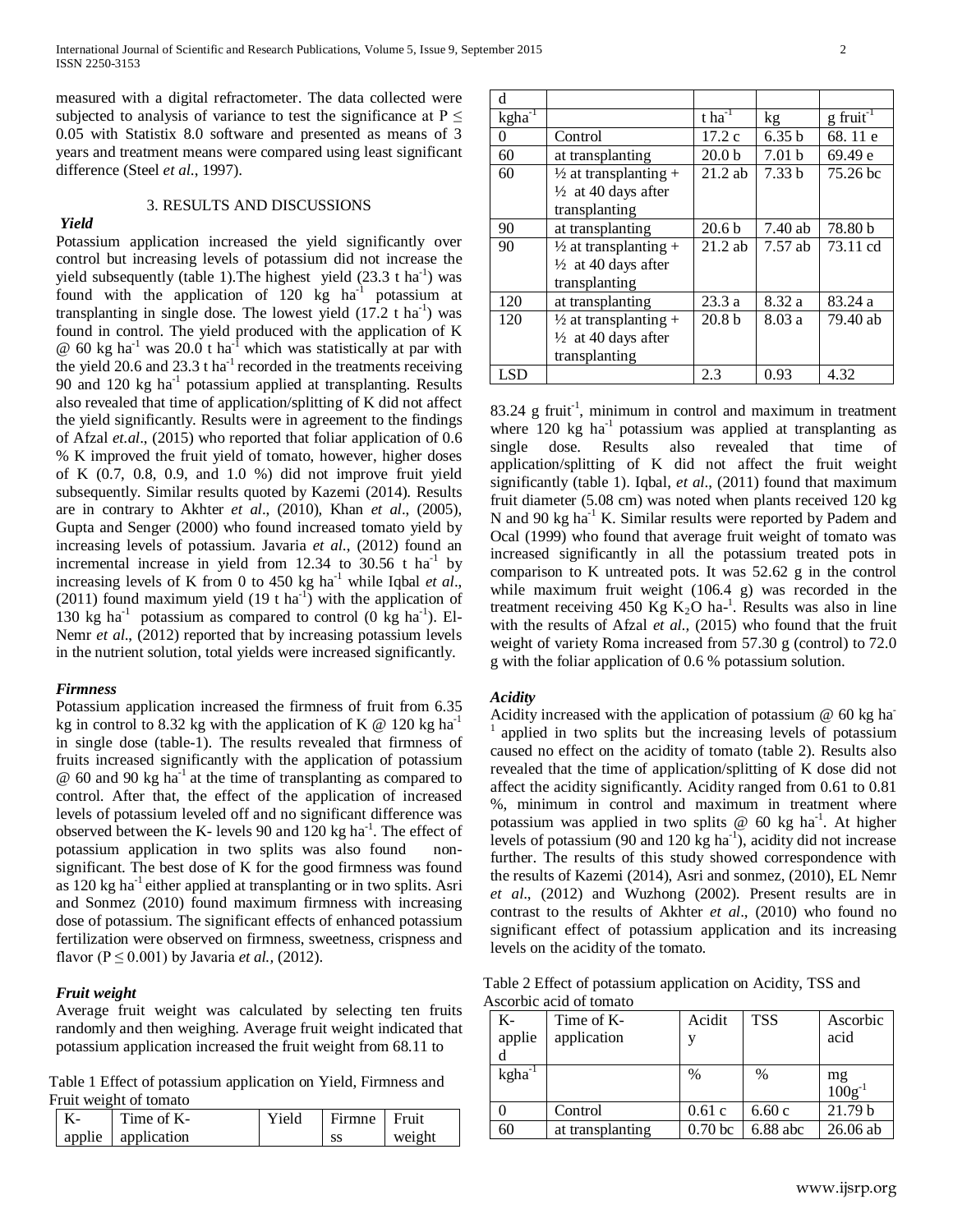| 60  | $\frac{1}{2}$ at transplanting | 0.81a              | 7.03a     | 30.33a     |
|-----|--------------------------------|--------------------|-----------|------------|
|     | $+ \frac{1}{2}$ at 40 days     |                    |           |            |
|     | after transplanting            |                    |           |            |
| 90  | at transplanting               | 0.71 <sub>b</sub>  | 6.98 a    | 25.64 ab   |
| 90  | $\frac{1}{2}$ at transplanting | 0.71 <sub>b</sub>  | 7.00a     | 22.65 b    |
|     | $+ \frac{1}{2}$ at 40 days     |                    |           |            |
|     | after transplanting            |                    |           |            |
| 120 | at transplanting               | 0.67 <sub>bc</sub> | 6.96a     | 21.83 b    |
| 120 | $\frac{1}{2}$ at transplanting | $0.73$ ab          | $6.95$ ab | $25.63$ ab |
|     | $+ \frac{1}{2}$ at 40 days     |                    |           |            |
|     | after transplanting            |                    |           |            |
| LSD |                                | 0.10               | 0.31      | 6.57       |

### *Total soluble solids*

Potassium application had a significant effect on the total soluble solids (TSS) of tomato. However, splitting of K into two doses had no effect on TSS. The highest TSS content  $(7.03\%)$  was observed in treatment where K was applied  $\omega$  60 kg ha<sup>-1</sup> in two splits while the lowest TSS (6.60 %) was found in control (table 2). However, increasing levels of K did not make a further increase in TSS. Potassium application rates above  $60 \text{ kg ha}^{-1}$  i.e. 90 and 120  $\text{Kg}$  ha<sup>-1</sup> were found statistically at par. Contrary results obtained by Cakmak (2005) and Asri and Sonmez (2010) who found the highest TSS with ascending doses of potassium. El-Nemr *et al.,* (2012) reported that by increasing the potassium levels in the nutrient solution, TSS were increased significantly.

#### *Ascorbic acid:-*

Potassium either applied in one or in two splits had no significant effect on the ascorbic acid contents of tomato (table 2). Ascorbic acid content in tomato varied from 21.79 to 30.33 mg  $100g^{-1}$ . It is indicated that potassium application @ 60 kg ha<sup>-</sup> in two splits yielded the highest ascorbic acid content (30.33)  $mg100g^{-1}$ ) while minimum ascorbic acid (21.79 mg  $100g^{-1}$ ) was recorded in control as well as in the treatment  $(21.83 \text{ mg } 100 \text{g}^{-1})$ where  $120 \text{ kg}$  ha<sup>-1</sup> potassium was applied at transplanting in single dose. The study of Asri and Sonmez (2010) supported the results of present study who found no significant difference in ascorbic acid concentration of fruit for K and Fe application. Results obtained are contradictory to the findings of Wuzhong (2002) and Bose *et al*., (2006) who reported a positive correlation between enhanced potassium doses and ascorbic acid contents. Afzal *et al*., (2015) found that among foliar treatments (0.5, 0.6 and 0.7 %), 0.7 % K spray improved ascorbic acid contents in tomato.

### *Total invert sugars*

Total invert sugars were significantly increased in tomato fruit by the application of potassium over control, but splitting of K had no significant effect on total invert sugars. Potassium application increased the total invert sugars from 3.85 % in control to 4.11 % in treatment where  $120 \text{ kg}$  ha<sup>-1</sup> potassium was applied at transplanting in single dose (table-3). Increasing levels of potassium i.e. 90 and 120 kg ha<sup>-1</sup> were found at par. The reason of enhanced sugar content could be the role of potassium in biosynthesis and transfer of sugars (Karam *et al*., 2009). Present results were in agreement with results reported by Javaria *et al*., (2012). These results are in contrast with the result quoted by Akhter *et al*., (2010) who found no significant effect of potassium on total sugars in tomato.

#### *Dry matter*

 Dry matter increased significantly with the application of potassium. But the increasing levels of potassium and time of application did not affect the dry matter significantly (table 3). Dry matter increased from 5.26 % in control to a maximum of 6.33 % at 120 kg  $ha^{-1}$  potassium application in single dose at transplanting.. Splitting of K did not differ statistically from the application of K in a single dose. These results were in agreement with those of Wuzhong, (2002) who found that increasing potassium levels from 0 to 112.5 kg ha<sup>-1</sup> resulted in a higher level of dry matter in tomato fruit i.e. 5.82 to 7.15 %. Amjad *et al*., (2014) reported that application of potassium both in soil (3.3 and 6.6 mmol  $kg^{-1}$ ) and foliar form (4.5 and 9 mM), significantly increased the TSS and fruit dry matter in all genotypes of tomato compared to the control (0 mM K). Similar results were quoted by Payvast, *et al*., (2009).

Table 3 Effect of potassium application on Total invert sugars, dry matter and mineral matter of tomato

| K-          | Time of K-                     | Total             | Dry       | Mineral       |
|-------------|--------------------------------|-------------------|-----------|---------------|
| applied     | application                    | invert            | matter    | matter        |
|             |                                | sugars            |           |               |
| $Kgha^{-1}$ |                                | $\%$              | $\%$      | $\frac{0}{0}$ |
| 0           | Control                        | 3.85c             | 5.26c     | 1.80 c        |
| 60          | at transplanting               | 3.94 b            | 5.78 b    | 1.86 bc       |
| 60          | $\frac{1}{2}$ at transplanting | 3.95 <sub>b</sub> | $6.02$ ab | 1.81c         |
|             | $+ \frac{1}{2}$ at 40 days     |                   |           |               |
|             | after transplanting            |                   |           |               |
| 90          | at transplanting               | $4.00$ ab         | 5.83 b    | 1.82c         |
| 90          | $\frac{1}{2}$ at transplanting | $4.05$ ab         | 5.63 bc   | $1.91$ ab     |
|             | $+ \frac{1}{2}$ at 40 days     |                   |           |               |
|             | after transplanting            |                   |           |               |
| 120         | at transplanting               | 4.11 a            | 6.33 a    | 1.95a         |
| 120         | $\frac{1}{2}$ at transplanting | 3.98 ab           | $6.00$ ab | 1.83c         |
|             | $+ \frac{1}{2}$ at 40 days     |                   |           |               |
|             | after transplanting            |                   |           |               |
| <b>LSD</b>  |                                | 0.091             | 0.428     | 1.069         |

### *Mineral matter*

Result showed that the potassium application significantly increased the mineral matter in tomato (table 3). The highest mineral matter 1.91 and 1.95% were noted in treatments where potassium was applied at the rate of 90 and 120 kg  $ha^{-1}$ respectively applied in one or two splits. The lowest mineral matter (1.80 and 1.81%) was observed in control and in treatment where potassium was applied at the rate of 60 kg  $ha^{-1}$ in two splits respectively. The results also showed that time of application /splitting of potassium had no significant effect on mineral matter. Khan *et al*., (2006) reported a synergistic effect of foliar application of potassium on ash content.

#### 4. CONCLUSIONS

It is concluded that potassium application  $@$  60 kg ha-<sup>1</sup> significantly increased the yield, fruit weight, firmness, acidity,